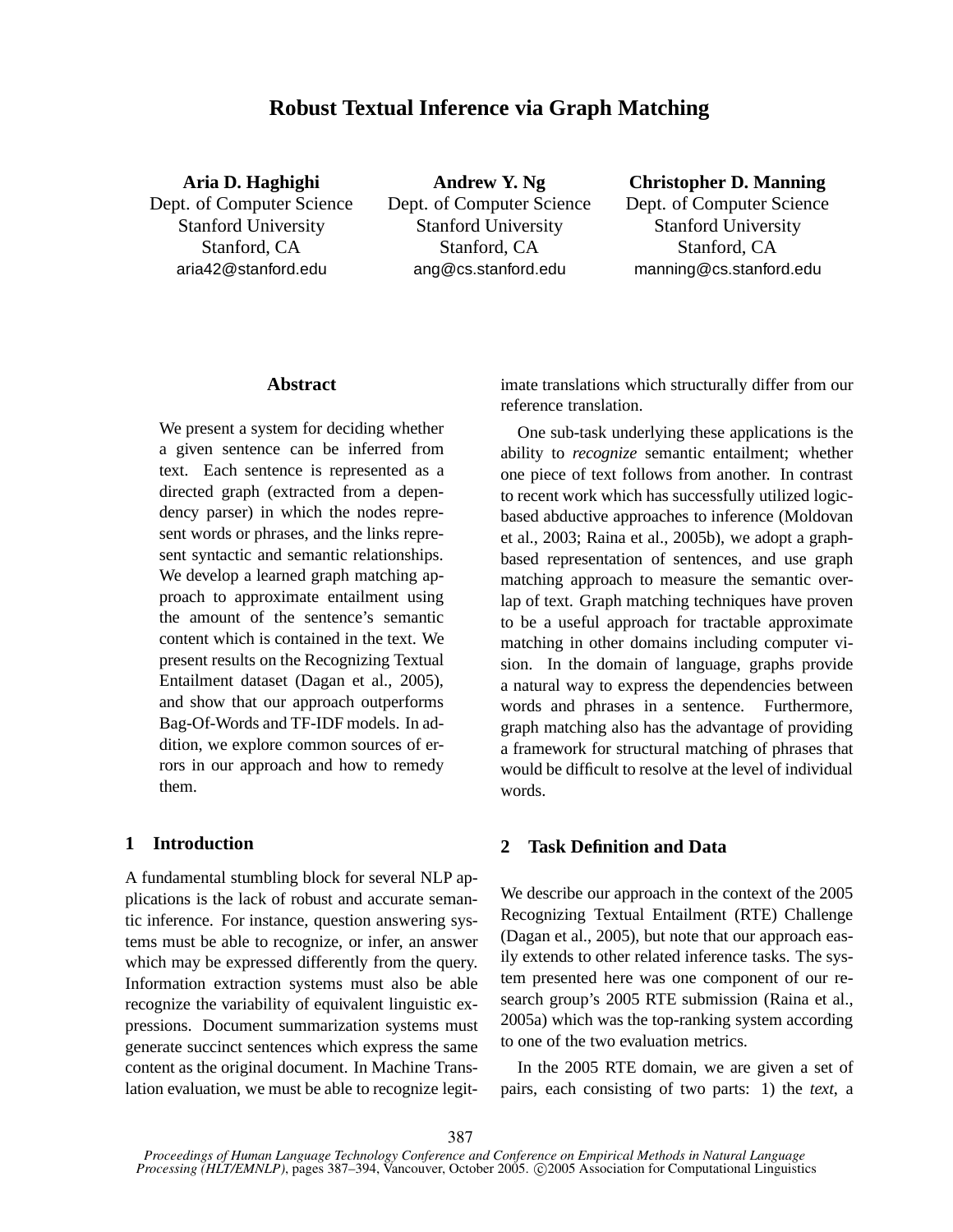

Figure 1: An example parse tree and the corresponding dependency graph. Each phrase of the parse tree is annotated with its head word, and the parenthetical edge labels in the dependency graph correspond to semantic roles.

small passage,<sup>1</sup> and the *hypothesis*, a single sentence. Our task is to decide if the hypothesis is "entailed" by the text. Here, "entails" does not mean strict *logical* implication, but roughly means that a competent speaker with basic world-knowledge would be happy to conclude the hypothesis given the text. This criterion has an aspect of relevance logic as opposed to material implication: while various additional background information may be needed for the hypothesis to follow, the text must substantially support the hypothesis.

Despite the informality of the criterion and the fact that the available world knowledge is left unspecified, human judges show extremely good agreement on this task  $-3$  human judges independent of the organizers calculated agreement rates with the released data set ranging from 91–96% (Dagan et al., 2005). We believe that this in part reflects that the task is fairly natural to human beings. For a flavor of the nature (and difficulty) of the task, see Table 1.

We give results on the data provided for the RTE task which consists of 567 development pairs and 800 test pairs. In both sets the pairs are divided into 7 tasks – each containing roughly the same number of entailed and not-entailed instances – which were used as both motivation and means for obtaining and constructing the data items. We will use the following toy example to illustrate our representation and matching technique:

Text: In 1994, Amazon.com was founded by Jeff Bezos. Hypothesis: Bezos established a company.

### **3 Semantic Representation**

#### **3.1 The Need for Dependencies**

Perhaps the most common representation of text for assessing content is "Bag-Of-Words" or "Bag-of-N-Grams" (Papineni et al., 2002). However, such representations lose syntactic information which can be essential to determining entailment. Consider a Question Answer system searching for an answer to *When was Israel established?* A representation which did not utilize syntax would probably enthusiastically return an answer from (the 2005 RTE text): *The National Institute for Psychobiology in Israel was established in 1979*.

In this example, it's important to try to match relationships as well as words. In particular, any answer to the question should preserve the dependency between *Israel* and *established*. However, in the proposed answer, the expected dependency is missing although all the words are present.

Our approach is to view sentences as graphs between words and phrases, where dependency relationships, as in (Lin and Pantel, 2001), are characterized by the path between vertices.

Given this representation, we judge entailment by measuring not only how many of the *hypothesis* vertices are matched to the *text* but also how well the relationships between vertices in the hypothesis are preserved in their textual counterparts. For the remainder of the section we outline how we produce graphs from text, and in the next section we introduce our graph matching model.

#### **3.2 From Text To Graphs**

Starting with raw English text, we use a version of the parser described in (Klein and Manning, 2003), to obtain a parse tree. Then, we derive a dependency tree representation of the sentence using a slightly modified version of Collins' head propagation rules (Collins, 1999), which make main verbs not auxiliaries the head of sentences. Edges in the dependency graph are labeled by a set of hand-created tgrep expressions. These labels represent "surface" syntax relationships such as subj for subject and amod for adjective modifier, similar to the relations in *Minipar* (Lin and Pantel, 2001). The dependency graph is the basis for our graphical representation, but it is enhanced in the following ways:

 $1$ Usually a single sentence, but occasionally longer.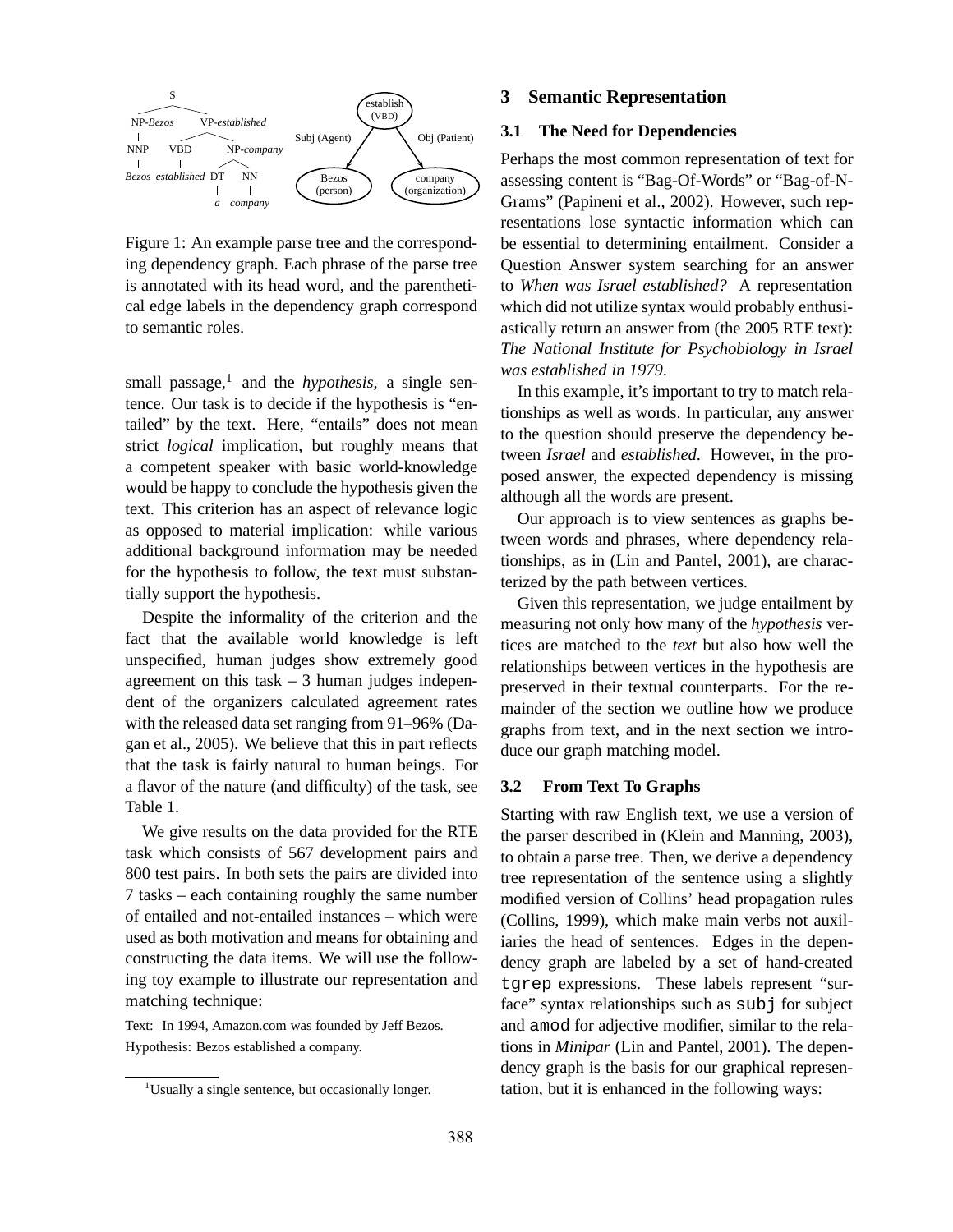| <b>Task</b>    | Text                                                 | <b>Hypothesis</b>                         | Entailed |
|----------------|------------------------------------------------------|-------------------------------------------|----------|
| Question An-   | Prince Charles was previously married to Princess    | Prince Charles and Princess Diana got     | False    |
| swer $(QA)$    | Diana, who died in a car crash in Paris in August    | married in August 1997.                   |          |
|                | 1997.                                                |                                           |          |
| Machine        | Sultan Al-Shawi, a.k.a the Attorney, said during a   | The Attorney, said at the funeral, "They" | True     |
| Translation    | funeral held for the victims, "They were all chil-   | were all Iraqis killed during the brutal  |          |
| (MT)           | dren of Iraq killed during the savage bombing.".     | shelling.".                               |          |
| Comparable     | Napster, which started as an unauthorized song-      | Napster illegally offers music down-      | False    |
| Documents      | swapping Web site, has transformed into a legal      | loads.                                    |          |
| (CD)           | service offering music downloads for a monthly       |                                           |          |
|                | fee.                                                 |                                           |          |
| Paraphrase     | Kerry hit Bush hard on his conduct on the war in     | Kerry shot Bush.                          | False    |
| Recognition    | Iraq.                                                |                                           |          |
| (PP)           |                                                      |                                           |          |
| Information    | The country's largest private employer, Wal-Mart     | Wal-Mart sued for sexual discrimina-      | True     |
| Retrieval (IR) | Stores Inc., is being sued by a number of its female | tion.                                     |          |
|                | employees who claim they were kept out of jobs in    |                                           |          |
|                | management because they are women.                   |                                           |          |

Table 1: Some Textual Entailment examples. The last three demonstrate some of the harder instances.

- 1. Collapse Collocations and Named-Entities: We "collapse" dependency nodes which represent named entities (e.g., *Jeff Bezos* in Figure figexample) and also collocations listed in Word-Net, including verbs and their adjacent particles (e.g., *blow off* in *He blew off his work*) .
- 2. Dependency Folding: As in (Lin and Pantel, 2001), we found it useful to fold certain dependencies (such as modifying prepositions) so that modifiers became labels connecting the modifier's governor and dependent directly. For instance, in the text graph in Figure 2, we have changed *in* from a word into a relation between its head verb and the head of its NP complement.
- 3. Semantic Role Labeling: We also augment the graph representation with Probank-style semantic roles via the system described in (Toutanova et al., 2005). Each predicate adds an arc labeled with the appropriate semantic role to the head of the argument phrase. This helps to create links between words which share a deep semantic relation not evident in the surface syntax. Additionally, modifying phrases are labeled with their semantic types (e.g., *in 1991* is linked by a *Temporal* edge in the text graph of Figure 2), which should be useful in Question Answering tasks.
- 4. Coreference Links: Using a co-rereference resolution tagger, coref links are added through-

out the graph. These links allowed connecting the referent entity to the vertices of the referring vertex. In the case of multiple sentence texts, it is our only "link" in the graph between entities in the two sentences.

For the remainder of the paper, we will refer to the text as  $T$  and hypothesis as  $H$ , and will speak of them in graph terminology. In addition we will use  $H_V$  and  $H_E$  to denote the vertices and edges, respectively, of H.

## **4 Entailment by Graph Matching**

We take the view that a hypothesis is entailed from the text when the cost of matching the hypothesis graph to the text graph is low. For the remainder of this section, we outline a general model for assigning a match cost to graphs.

For hypothesis graph  $H$ , and text graph  $T$ , a *matching* M is a mapping from the vertices of H to those of T. For vertex v in H, we will use  $M(v)$  to denote its "match" in  $T$ . As is common in statistical machine translation, we allow nodes in  $H$  to map to fictitious NULL vertices in  $T$  if necessary. Suppose the cost of matching M is  $Cost(M)$ . If M is the set of such matchings, we define the cost of matching  $H$  to  $T$  to be

$$
MatchCost(H, T) = \min_{M \in \mathcal{M}} Cost(M) \qquad (1)
$$

Suppose we have a model, VertexSub $(v, M(v))$ , which gives us a cost in  $[0, 1]$ , for substituting vertex v in H for  $M(v)$  in T. One natural cost model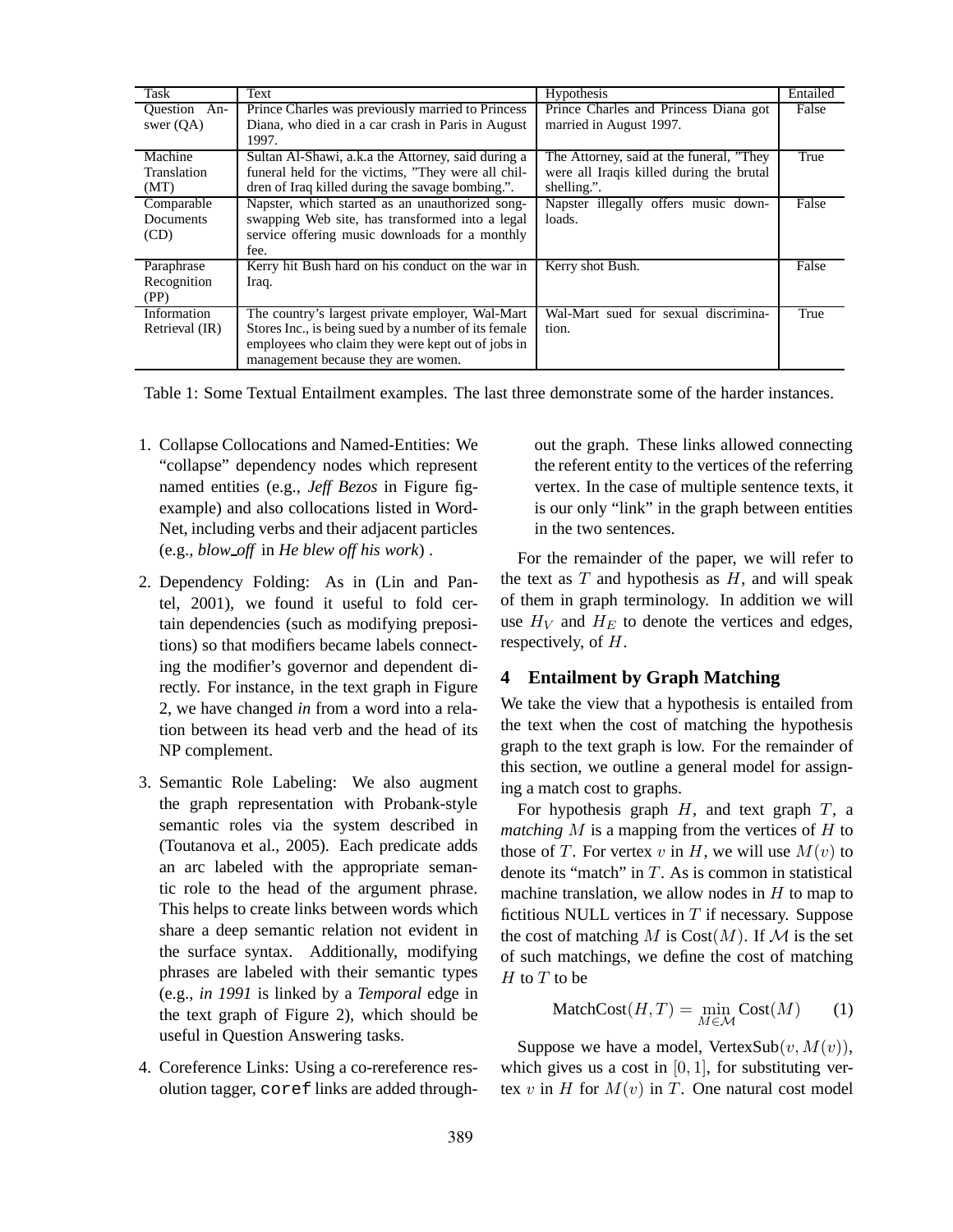is to use the normalized cost for each of the vertex substitutions in M:

$$
\text{VertexCost}(M) = \frac{1}{Z} \sum_{v \in H_V} w(v) \text{VertexSub}(v, M(v))
$$
\n(2)

Here,  $w(v)$  represents the weight or relative importance for vertex v, and  $Z = \sum_{v \in H_V} w(v)$  is a normalization constant. In our implementation, the weight of each vertex was based on the part-ofspeech tag of the word or the type of named entity, if applicable. However, there are several other possibilities including using TF-IDF weights for words and phrases.

Notice that when  $Cost(M)$  takes the form of (2), computing MatchCost $(H, T)$  is equivalent to finding the minimal cost bipartite graph-matching, which can be efficiently computed using linear programming.

We would like our cost-model to incorporate some measure of how relationships in  $H$  are preserved in  $T$  under  $M$ . Ideally, a matching should preserve all local relationships; i.e, if  $v \to v' \in H_E$ , then  $M(v) \to M(v') \in T_E$ . When this condition holds for all edges in  $H$ ,  $H$  is isomorphic to a subgraph of T.

What we would like is an *approximate* notion of isomorphism, where we penalize the distortion of each edge relation in H. Consider an edge  $e =$  $(v, v') \in H_E$ , and let  $\phi_M(e)$  be the path from  $M(v)$ to  $M(v')$  in T.

Again, suppose we have a model, PathSub $(e, \phi_M(e))$  for assessing the "cost" of substituting a direct relation  $e \in H_E$  for its counterpart,  $\phi_M(e)$ , under the matching. This leads to a formulation similar to (2), where we consider the normalized cost of substituting each edge relation in  $H$  with a path in  $T$ :

RelationCost
$$
(M)
$$
 =  $\frac{1}{Z} \sum_{e \in H_E} w(e)$ PathSub $(e, \phi_M(e))$  (3)

where  $Z = \sum_{e \in H_E} w(e)$  is a normalization constant. As in the vertex case, we have weights for each hypothesis edge,  $w(e)$ , based upon the edge's label; typically subject and object relations are more important to match than others. Our final matching cost is given by a convex mixture of



Figure 2: Example graph matching ( $\alpha = 0.55$ ) for example pair. Dashed lines represent optimal matching.

the vertex and relational match costs:  $Cost(M) =$  $\alpha$ VertexCost $(M) + (1 - \alpha)$ RelationCost $(M)$ .

Notice that minimizing  $Cost(M)$  is computationally hard since if our PathSub model assigns zero cost only for preserving edges, then RelationCost( $M$ ) = 0 if and only if H is isomorphic to a subgraph of  $T$ . Since subgraph isomophism is an NP-complete problem, we cannot hope to have an efficient exact procedure for minimizing the graph matching cost. As an approximation, we can efficiently find the matching  $M^*$  which minimizes Vertex $Cost(\cdot)$ ; we then perform local greedy hillclimbing search, beginning from  $M^*$ , to approximate the minimal matching. The allowed operations are changing the assignment of any hypothesis vertex to a text one, and, to avoid ridges, swapping two hypothesis assignments

### **5 Node and Edge Substitution Models**

In the previous section we described our graph matching model in terms of our VertexSub model, which gives a cost for substituting one graph vertex for another, and PathSub, which gives a cost for substituting the path relationship between two paths in one graph for that in another. We now outline these models.

### **5.1 Vertex substitution cost model**

Our VertexSub $(v, M(v))$  model is based upon a sliding scale, where progressively higher costs are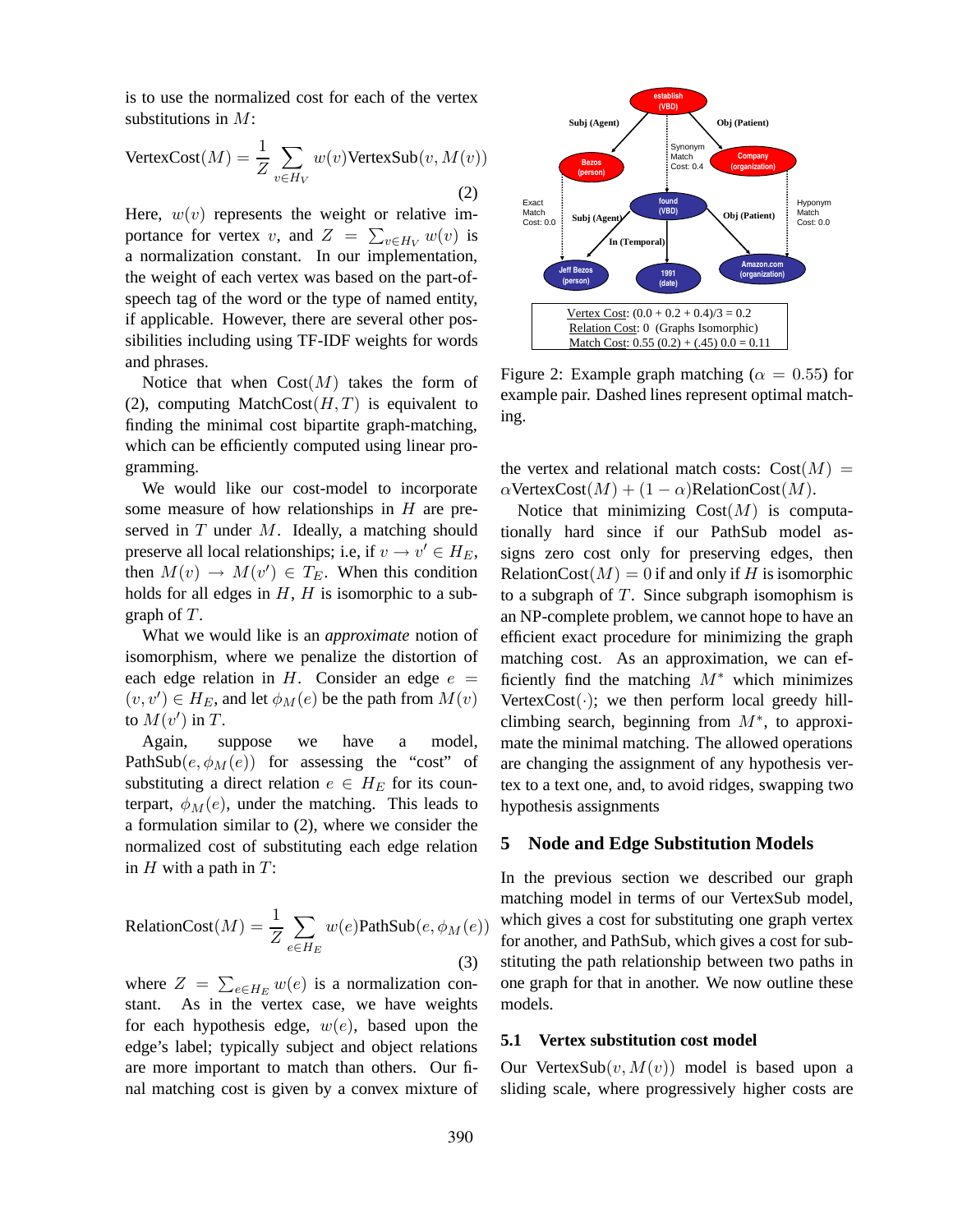given based upon the following conditions:

- **Exact Match**: v and  $M(v)$  are identical words/ phrases.
- **Stem Match**:  $v$  and  $M(v)$ 's stems match or one is a derivational form of the other; e.g., matching *coaches* to *coach*.
- **Synonym Match:**  $v$  and  $M(v)$  are synonyms according to *WordNet* (Fellbaum, 1998). In particular we use the top 3 senses of both words to determine synsets.
- **Hypernym Match:** v is a "kind of"  $M(v)$ , as determined by *WordNet*. Note that this feature is asymmetric.
- **WordNet Similarity:**  $v$  and  $M(v)$  are similar according to WordNet:: Similarity (Pedersen et al., 2004). In particular, we use the measure described in (Resnik, 1995). We found it useful to only use similarities above a fixed threshold to ensure precision.
- **LSA Match:**  $v$  and  $M(v)$  are distributionally similar according to a freely available Latent Semantic Indexing package,<sup>2</sup> or for verbs similar according to *VerbOcean* (Chklovski and Pantel, 2004).
- **POS Match:** v and  $M(v)$  have the same part of speech.
- **No Match:**  $M(v)$  is NULL.

Although the above conditions often produce reasonable matchings between text and hypothesis, we found the recall of these lexical resources to be far from adequate. More robust lexical resources would almost certainly boost performance.

#### **5.2 Path substitution cost model**

Our PathSub $(v \rightarrow v', M(v) \rightarrow M(v'))$  model is also based upon a sliding scale cost based upon the following conditions:

- **Exact Match:**  $M(v) \rightarrow M(v')$  is an en edge in T with the same label.
- **Partial Match:**  $M(v) \to M(v')$  is an en edge in T, not necessarily with the same label.
- **Ancestor Match:**  $M(v)$  is an ancestor of  $M(v')$ . We use an exponentially increasing cost for longer distance relationships.

• Kinked Match:  $M(v)$  and  $M(v')$  share a common parent or ancestor in  $T$ . We use an exponentially increasing cost based on the maximum of the node's distances to their least common ancestor in  $T$ .

These conditions capture many of the common ways in which relationships between entities are distorted in semantically related sentences. For instance, in our system, a partial match will occur whenever an edge type differs in detail, for instance use of the preposition *towards* in one case and *to* in the other. An ancestor match will occur whenever an indirect relation leads to the insertion of an intervening node in the dependency graph, such as matching *John is studying French farming* vs. *John is studying French farming practices*.

#### **5.3 Learning Weights**

Is it possible to learn weights for the relative importance of the conditions in the VertexSub and PathSub models? Consider the case where match costs are given only by equation (2) and vertices are weighted uniformly  $(w(v) = 1)$ . Suppose that  $\Phi(v, M(v))$ is a vector of features<sup>3</sup> indicating the cost according to each of the conditions listed for matching  $v$ to  $M(v)$ . Also let w be weights for each element of  $\Phi(v, M(v))$ . First we can model the substitution cost for a given matching as:

$$
VertexSub(v, M(v)) = \frac{\exp(w^T \Phi(v, M(v)))}{1 + \exp(w^T \Phi(v, M(v)))}
$$

Letting  $s(\cdot)$  be the 1-sigmoid function used in the right hand side of the equation above, our final matching cost as a function of  $w$  is given by

$$
c(H, T; w) = \min_{M \in \mathcal{M}} \frac{1}{|H_V|} \sum_{v \in H} s(w^T \Phi(v, M(v)))
$$
\n(4)

Suppose we have a set of text/hypothesis pairs,  $\{(T^{(1)}, H^{(1)}), \ldots, (T^{(n)}, H^{(n)})\},\$  with labels  $y^{(i)}$ which are 1 if  $H^{(i)}$  is entailed by  $T^{(i)}$  and 0 otherwise. Then we would like to choose  $w$  to minimize costs for entailed examples and maximize it for non-entailed pairs:

<sup>2</sup>Available at http://infomap.stanford.edu

<sup>&</sup>lt;sup>3</sup>In the case of our "match" conditions, these features will be binary.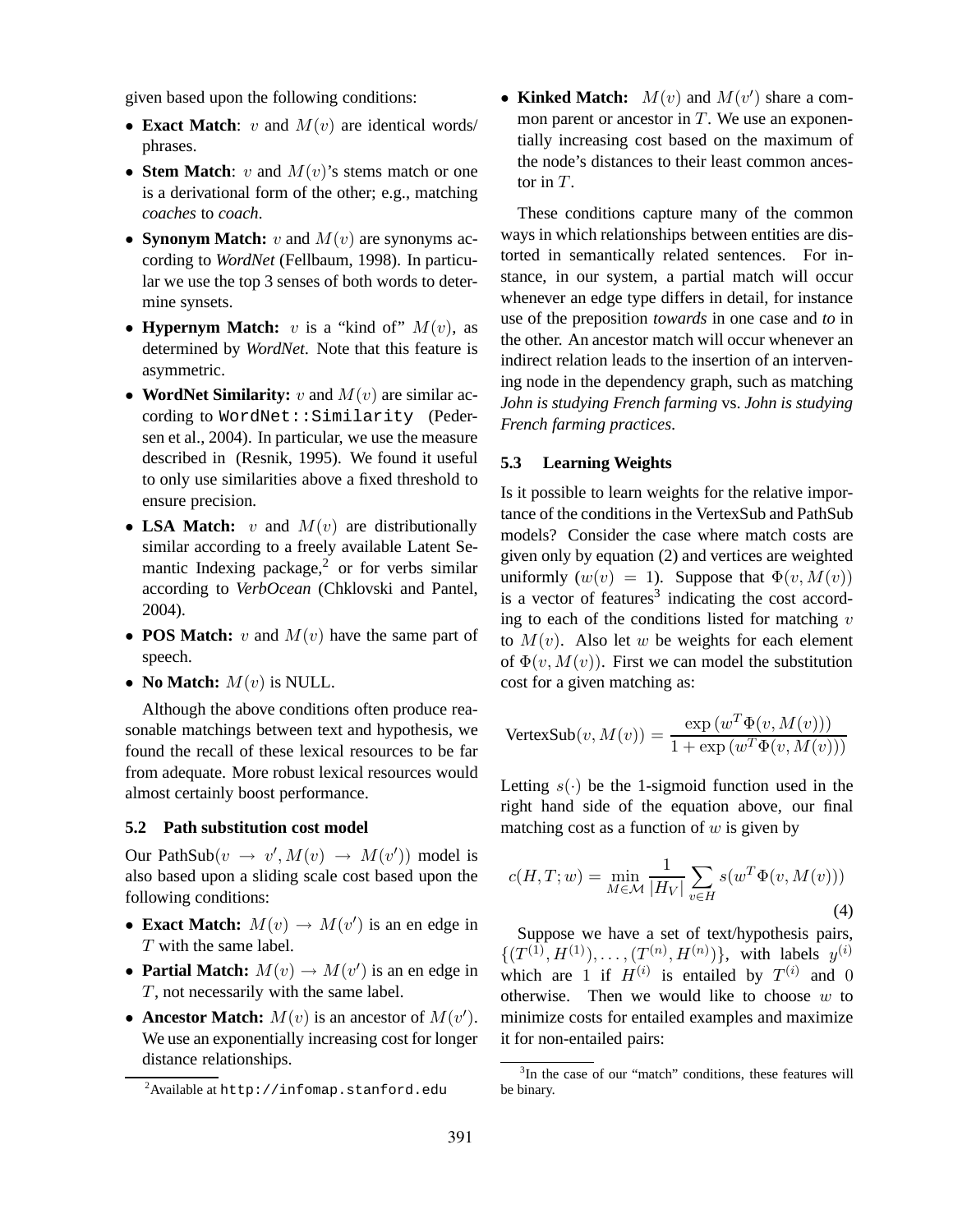$$
\ell(w) = \sum_{i:y^{(i)}=1} \log c(H^{(i)}, T^{(i)}; w) + \sum_{i:y^{(i)}=0} \log(1 - c(H^{(i)}, T^{(i)}; w))
$$

Unfortunately,  $\ell(w)$  is not a convex function. Notice that the cost of each matching,  $M$ , implicitly depends on the current setting of the weights  $w$ . It can be shown that since each  $c(H, T; w)$  involves minimizing  $M \in \mathcal{M}$ , which depends on w, it is not convex. Therefore, we can't hope to globally optimize our cost functions over  $w$  and must settle for an approximation.

One approach is to use coordinate ascent over M and  $w$ . Suppose that we begin with arbitrary weights and given these weights choose  $M^{(i)}$  to minimize each  $c(H^{(i)}, T^{(i)}; w).$  Then we use a relaxed form of the cost function where we use the matchings found in the last step:

$$
\hat{c}(H^{(i)}, T^{(i)}; w) = \frac{1}{|H_V|} \sum_{v \in H} s(w^T \Phi(v, M^{(i)}(v)))
$$

Then we maximize w with respect to  $\ell(w)$  with each  $c(\cdot)$  replaced with the cost-function  $\hat{c}(\cdot)$ . This step involves only logistic regression. We repeat this procedure until our weights converge.

To test the effectiveness of the above procedure we compared performance against baseline settings using a random split on the development set. Picking each weight uniformly at random resulted in 53% accuracy. Setting all weights identically to an arbitrary value gave 54%. The procedure above, where the weights are initialized to the same value, resulted in an accuracy of 57%. However, we believe there is still room for improvement since carefully-hand chosen weights results in comparable performance to the learned weights on the final test set. We believe this setting of learning under matchings is a rather general one and could be beneficial to other domains such as Machine Translation. In the future, we hope to find better approximation techniques for this problem.

# **6 Checks**

One systematic source of error coming from our basic approach is the implicit assumption of upwards monotonicity of entailment; i.e., if  $T$  entails  $H$  then adding *more* words to T should also give us a sentence which entails  $H$ . This assumption, also made by other recent abductive approaches (Moldovan et al., 2003), does not hold for several classes of examples. Our formalism does not at present provide a general solution to this issue, but we include special case handling of the most common types of cases, which we outline below.<sup>4</sup> These checks are done after graph matching and assume we have stored the minimal cost matching.

#### **Negation Check**

Text: Clinton's book is not a bestseller

Hypothesis: Clinton's book is a bestseller

To catch such examples, we check that each hypothesis verb is not matched to a text word which is negated (unless the verb pairs are antonyms) and vice versa. In this instance, the *is* in H, denoted by  $is_H$ , is matched to  $is_T$  which has a negation modifier,  $not_T$ , absent for  $is_H$ . So the negation check fails.

## **Factive Check**

Text: Clonaid claims to have cloned 13 babies worldwide. Hypothesis: Clonaid has cloned 13 babies.

Non-factive verbs (*claim*, *think*, *charged*, etc.) in contrast to factive verbs (*know*, *regret*, etc.) have sentential complements which do not represent true propositions. We detect such cases, by checking that each verb in  $H$  that is matched in  $T$  does not have a non-factive verb for a parent.

#### **Superlative Check**

Text: The Osaka World Trade Center is the tallest building in Western Japan.

Hypothesis: The Osaka World Trade Center is the tallest building in Japan.

In general, superlative modifiers (*most*, *biggest*, etc.) invert the typical monotonicity of entailment and must be handled as special cases. For any noun  $n$  with a superlative modifier (part-of-speech  $JJS$ ) in  $H$ , we must ensure that all modifier relations of M(n) are preserved in H. In this example, *build* $ing<sub>H</sub>$  has a superlative modifier *tallest*<sub>H</sub>, so we must ensure that each modifier relation of  $Japan<sub>T</sub>$ , a noun

<sup>&</sup>lt;sup>4</sup>All the examples are actual, or slightly altered, RTE examples.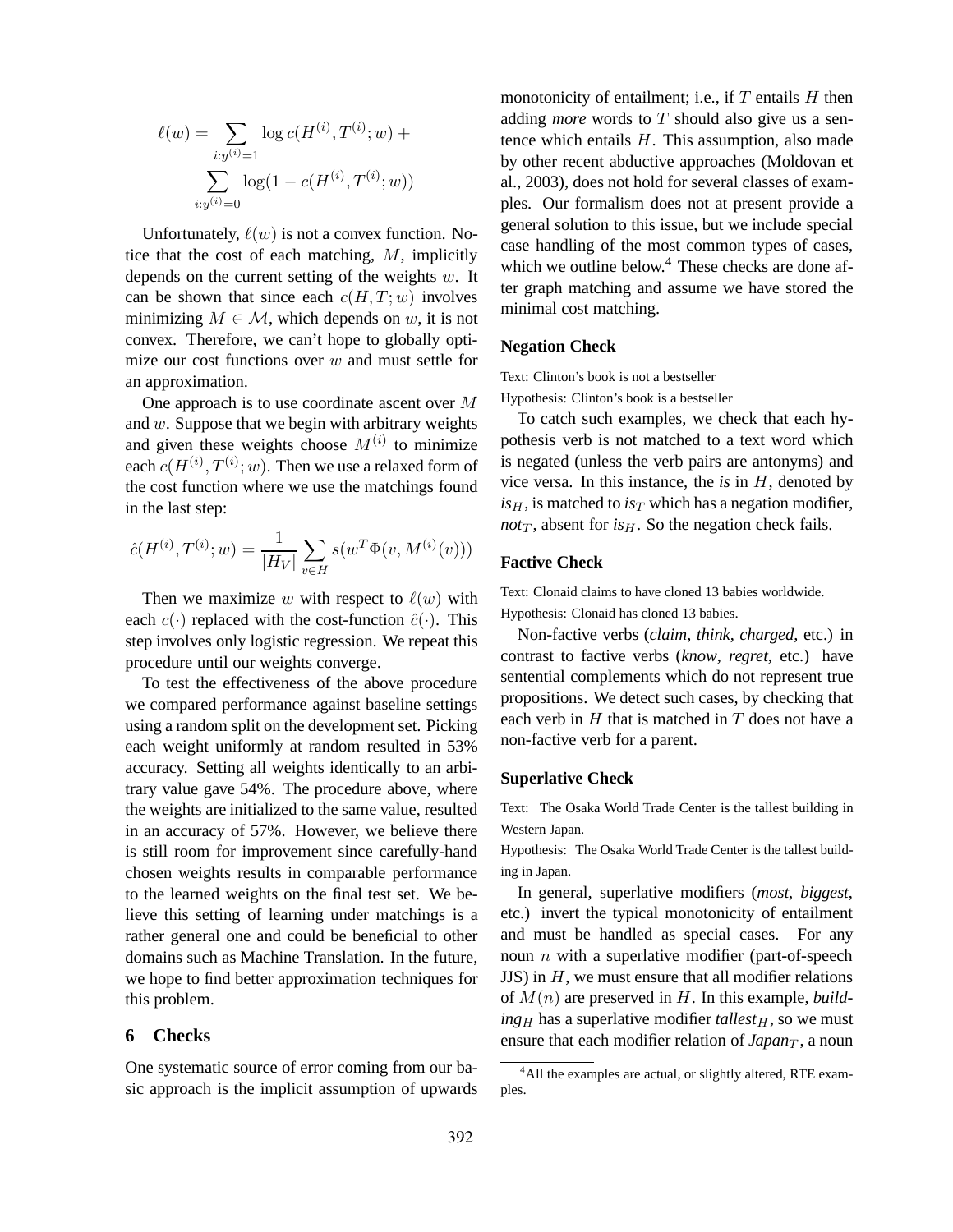| Method            | Accuracy | <b>CWS</b> |
|-------------------|----------|------------|
| Random            | 50.0%    | 0.500      |
| Bag-Of-Words      | 49.5%    | 0.548      |
| <b>TF-IDF</b>     | 51.8%    | 0.560      |
| <b>GM-General</b> | 56.8%    | 0.614      |
| GM-ByTask         | 56.7%    | 0.620      |

Table 2: Accuracy and confidence weighted score (CWS) for test set using various techniques.

dependent of *building*<sub>T</sub>, has a *Western*<sub>T</sub> modifier not in H. So its fails the superlative check.

Additionally, during error analysis on the development set, we spotted the following cases where our VertexSub function erroneously labeled vertices as similar, and required special case consideration:

- **Antonym Check:** We consistently found that the WordNet::Similarity modules gave highsimilarity to antonyms.<sup>5</sup> We explicitly check whether a matching involved antonyms and reject unless one of the vertices had a negation modifier.
- **Numeric Mismatch:** Since numeric expressions typically have the same part-of-speech tag (CD), they were typically matched when exact matches could not be found. However, mismatching numerical tokens usually indicated that H was not entailed, and so pairs with a numerical mismatch were rejected.

## **7 Experiments and Results**

For our experiments we used the devolpement and test sets from the Recognizing Textual Entailment challenge (Dagan et al., 2005). We give results for our system as well as for the following systems:

- Bag-Of-Words: We tokenize the text and hypothesis and strip the function words, and stem the resulting words. The cost is given by the fraction of the hypothesis not matched in the text.
- TF-IDF: Similar to Bag-Of-Words except that there is a tf.idf weight associated with each hypothesis word so that more "important" words are higher weight for matching.

| <b>Task</b> | <b>GM-General</b> |            | GM-ByTask |            |  |
|-------------|-------------------|------------|-----------|------------|--|
|             | Accuracy          | <b>CWS</b> | Accuracy  | <b>CWS</b> |  |
| CD          | 72.0%             | 0.742      | 76.0%     | 0.771      |  |
| IE          | 55.9%             | 0.583      | 55.8%     | 0.595      |  |
| IR          | 52.2%             | 0.564      | 51.1%     | 0.572      |  |
| <b>MT</b>   | 50.0%             | 0.497      | 43.3%     | 0.489      |  |
| PP          | 58.0%             | 0.741      | 58.0%     | 0.746      |  |
| QA          | 53.8%             | 0.537      | 55.4%     | 0.556      |  |
| RC          | 52.1%             | 0.539      | 52.9%     | 0.523      |  |

Table 3: Accuracy and confidence weighted score (CWS) split by task on the RTE test set.

We also present results for two graph matching (GM) systems. The GM-General system fits a single global threshold from the development set. The GM-ByTask system fits a different threshold for each of the tasks.

Our results are summarized in Table 2. As the result indicates, the task is particularly hard; all RTE participants scored between 50% and 60% in terms of overall accuracy (Dagan et al., 2005). Nevevertheless, both GM systems perform better than either Bag-Of-Words or TF-IDF. CWS refers to Confidence Weighted Score (also known as average precision). This measure is perhaps a more insightful measure, since it allows the inclusion of a ranking of answers by confidence and assesses whether you are correct on the pairs that you are most confident that you know the answer to. To assess CWS, our n answers are sorted in decreasing order by the confidence we return, and then for each  $i$ , we calculate  $a_i$ , our accuracy on our  $i$  most confident predictions. Then CWS =  $\frac{1}{n} \sum_{i=1}^{n} a_i$ .

We also present results on a per-task basis in Table 3. Interestingly, there is a large variation in performance depending on the task.

### **8 Conclusion**

We have presented a learned graph matching approach to approximating textual entailment which outperforms models which only match at the word level, and is competitive with recent weighed abduction models (Moldovan et al., 2003). In addition, we explore problematic cases of nonmonotonicity in entailment, which are not naturally handled by either subgraph matching or the so-called "logic form"

 $5$ This isn't necessarily incorrect, but is simply not suitable for textual inference.